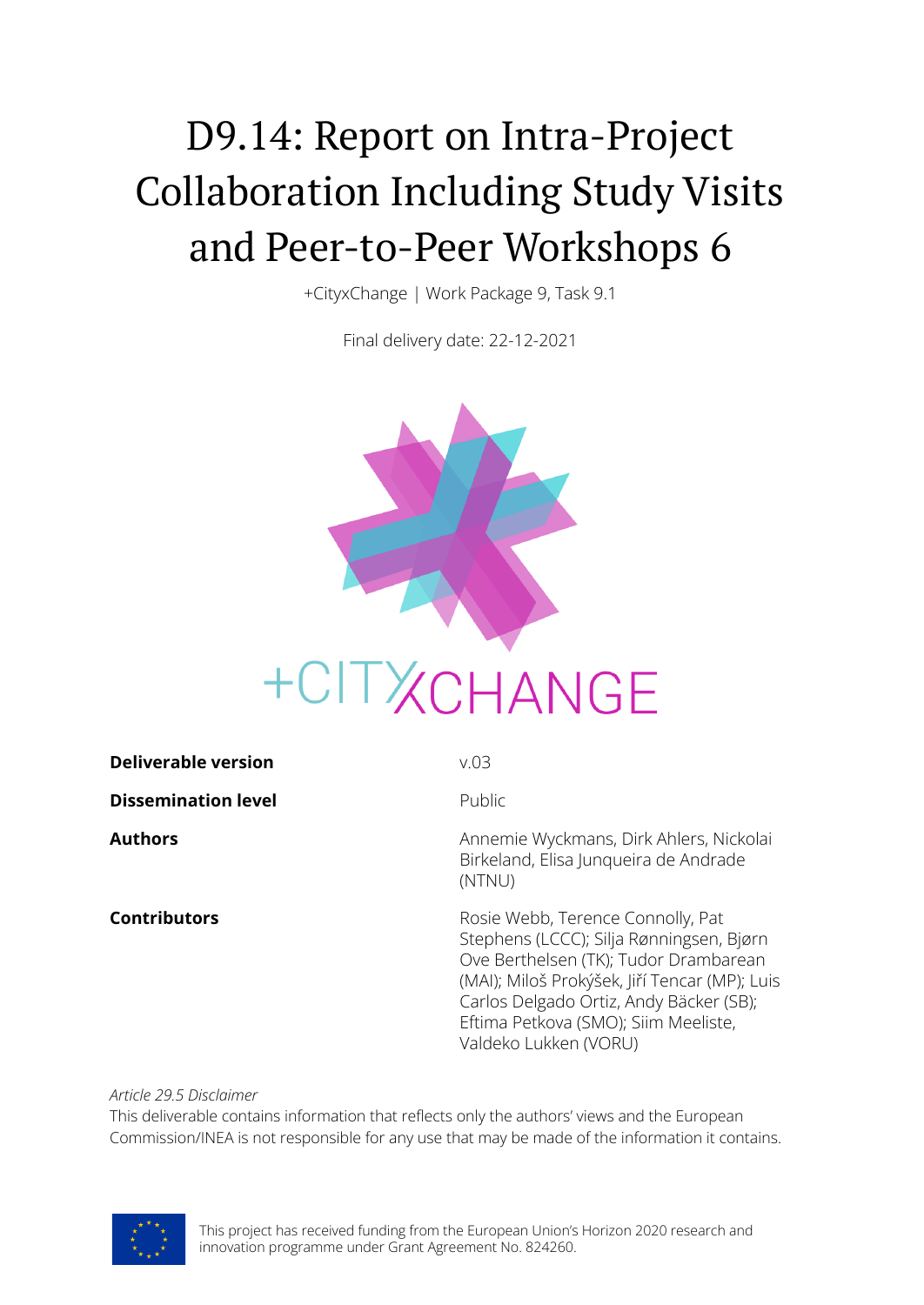### Document Information

| <b>Project Acronym</b>               | +CityxChange                                                                                                         |
|--------------------------------------|----------------------------------------------------------------------------------------------------------------------|
| <b>Project Title</b>                 | Positive City ExChange                                                                                               |
| <b>Project Coordinator</b>           | Annemie Wyckmans, Norwegian University of Science and Technology                                                     |
| <b>Project Duration</b>              | 1 November 2018 - 31 October 2023                                                                                    |
| <b>Deliverable</b><br><b>Number</b>  | D9.14: Report on Intra-Project Collaboration Including Study Visits and<br>Peer-to-Peer Workshops 6                  |
| <b>Dissemination</b><br>Level        | PU-Public                                                                                                            |
| <b>License</b>                       | CC-BY4.0 Creative Commons Attribution, except where otherwise noted.<br>https://creativecommons.org/licenses/by/4.0/ |
| <b>Status</b>                        | Completed                                                                                                            |
| <b>Due Date</b>                      | 31-10-2021                                                                                                           |
| <b>Work Package</b>                  | WP9 - Inter-Project Collaboration and Clustering                                                                     |
| <b>Lead Beneficiary</b>              | <b>NTNU</b>                                                                                                          |
| Contributing<br><b>Beneficiaries</b> | LCCC, TK, MAI, MP, SB, SMO, VORU                                                                                     |

### Revision History

| Date       | <b>Version</b> | Author                                                      | <b>Substantive changes</b><br>made                                                                           |
|------------|----------------|-------------------------------------------------------------|--------------------------------------------------------------------------------------------------------------|
| 30-09-2021 | v.01           | Nickolai Birkeland, Elisa<br>Junqueira de Andrade<br>(NTNU) | Report structure                                                                                             |
| 29-10-2021 | v.02           | Elisa Junqueira de<br>Andrade (NTNU)                        | Inserting partner<br>contributions                                                                           |
| 22-12-2021 | v.03           | Annemie Wyckmans,<br>Elisa Junqueira de<br>Andrade (NTNU)   | Updates based on<br>Consortium Week<br>18-27 October 2021,<br>learning experiences,<br>QA, final adjustments |

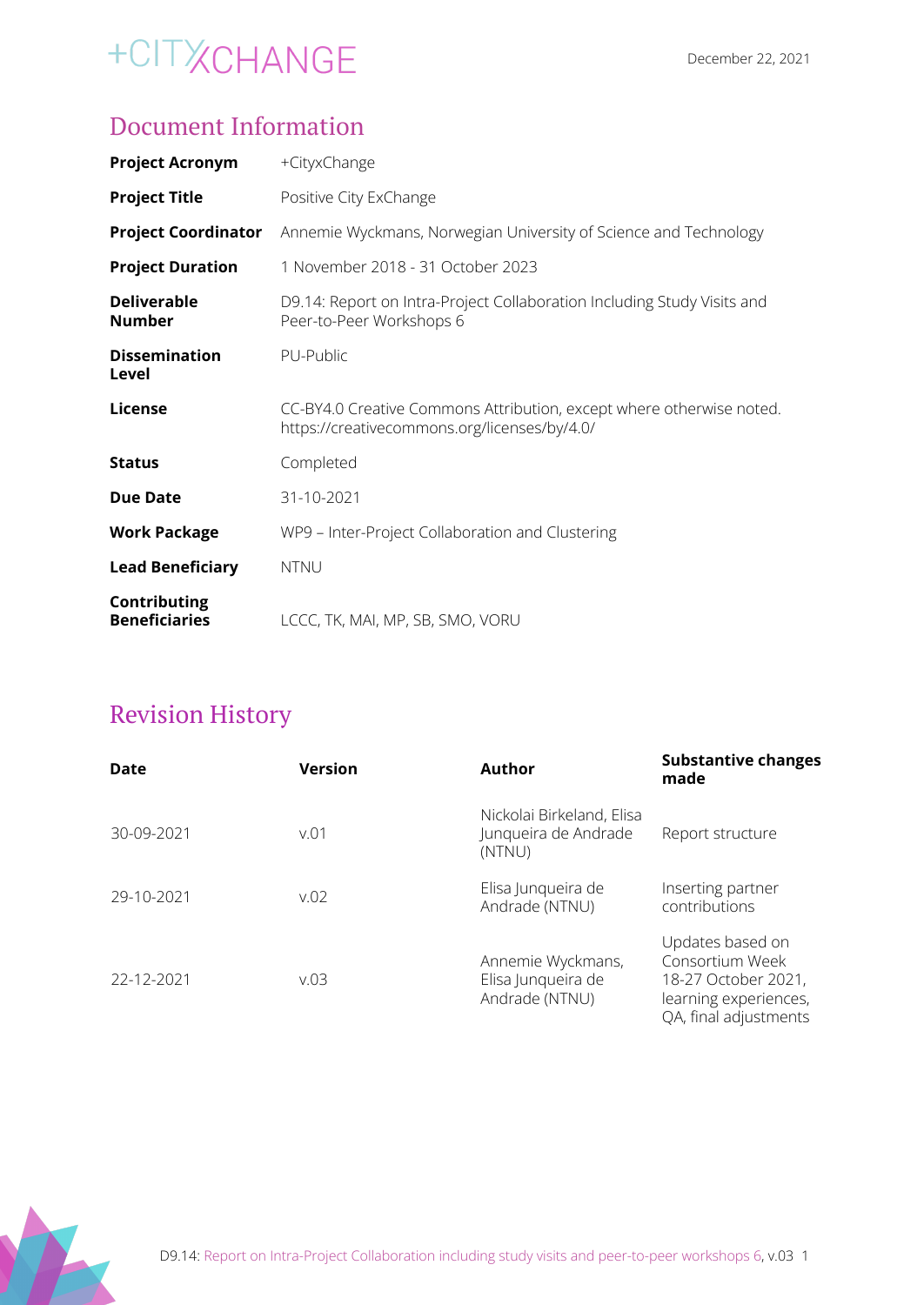## <span id="page-2-0"></span>Table of Contents

| <b>Table of Contents</b>                                                                                                                                                                                                                                                                                                                                                                                                                                                                                                                                                                                     | $\overline{2}$                                                                  |
|--------------------------------------------------------------------------------------------------------------------------------------------------------------------------------------------------------------------------------------------------------------------------------------------------------------------------------------------------------------------------------------------------------------------------------------------------------------------------------------------------------------------------------------------------------------------------------------------------------------|---------------------------------------------------------------------------------|
| <b>List of Acronyms</b>                                                                                                                                                                                                                                                                                                                                                                                                                                                                                                                                                                                      | 3                                                                               |
| <b>Executive Summary</b>                                                                                                                                                                                                                                                                                                                                                                                                                                                                                                                                                                                     | $\overline{4}$                                                                  |
| 1 "Pathways to PEBs" Learning Sessions and Consortium Week (Online)<br>1.1 Scope<br>1.2 Review meeting (RP2) and preparatory meeting (1 July and 28 June 2021, online)<br>1.3 Consortium Week: Scope, project status and WPs (18 October 2021)<br>1.4 Cities Sessions<br>1.4.1 Overall outcomes<br>1.4.2 Limerick (18 October 2021, online)<br>1.4.3 Trondheim (21 October 2021, online)<br>1.4.4 Võru (22 October 2021, online)<br>1.4.5 Písek (22 October 2021, online)<br>1.4.6 Smolyan (26 October 2021, online)<br>1.4.7 Sestao (26 October 2021, online)<br>1.4.8 Alba Iulia (27 October 2021, online) | 5<br>5<br>6<br>$\overline{7}$<br>8<br>8<br>9<br>9<br>10<br>10<br>10<br>10<br>11 |
| 2 Other events<br>2.1 The Days of Sustainable Heating and Construction (23-25 September 2021)<br>2.2 NTRANS Lunch Seminar Series (29 September 2021)<br>2.3 Smart Písek<br>2.4 57th ISOCARP World Planning Congress (10 November 2021, online/Doha)                                                                                                                                                                                                                                                                                                                                                          | 12<br>12<br>12<br>13<br>13                                                      |
| 3 Monthly Executive Board Meetings                                                                                                                                                                                                                                                                                                                                                                                                                                                                                                                                                                           | 14                                                                              |
| <b>4 Conclusion</b>                                                                                                                                                                                                                                                                                                                                                                                                                                                                                                                                                                                          | 15                                                                              |

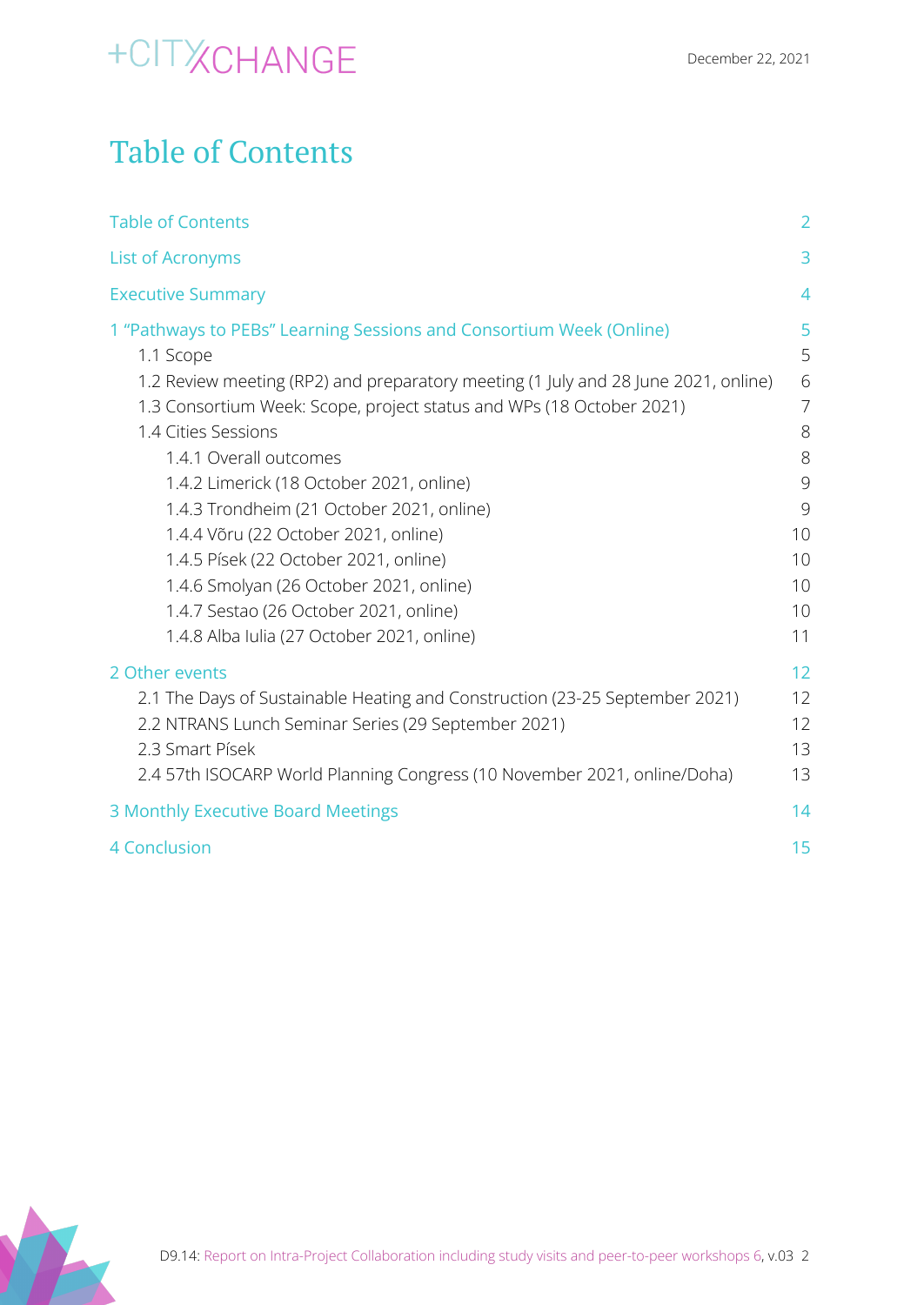### <span id="page-3-0"></span>List of Acronyms

| <b>API</b>    | Application Programming Interface                                      |
|---------------|------------------------------------------------------------------------|
| <b>CIEMAT</b> | Centro de Investigaciones Energéticas, Medioambientales y Tecnológicas |
| <b>ENEA</b>   | Energia Nucleare ed Energie Alternative                                |
| EU            | European Union                                                         |
| FP7           | Seventh Framework Programme, European Union                            |
| <b>IREC</b>   | International Renewable Energy Conference                              |
| <b>ISE</b>    | Fraunhofer Institute for Solar Energy Systems ISE                      |
| <b>JPI UE</b> | Joint Programming Initiative Urban Europe                              |
| KPI           | Key Performance Indicator                                              |
| <b>LCCC</b>   | Limerick City and County Council, Ireland                              |
| <b>LHC</b>    | Lighthouse City                                                        |
| MAI           | Municipality of Alba Iulia, City of Romania                            |
| МP            | Mesto Pisek, City of Czeck Republic                                    |
| <b>PED</b>    | Positive Energy District                                               |
| <b>SB</b>     | Sestao Berri 2010 Sociedad Anonima                                     |
| <b>SCC01</b>  | Horizon 2020 Smart Cities and Communities call                         |
| <b>SMO</b>    | Obshtina Smolyan, City of Bulgaria                                     |
| <b>TK</b>     | Trondheim Kommune                                                      |
| <b>VORU</b>   | Võru Linnavalitsus, City of Estonia                                    |
| VTT           | Technical Research Centre of Finland                                   |
| WP            | Work Package                                                           |
| ZenN          | Near Zero Energy Neighbourhoods                                        |

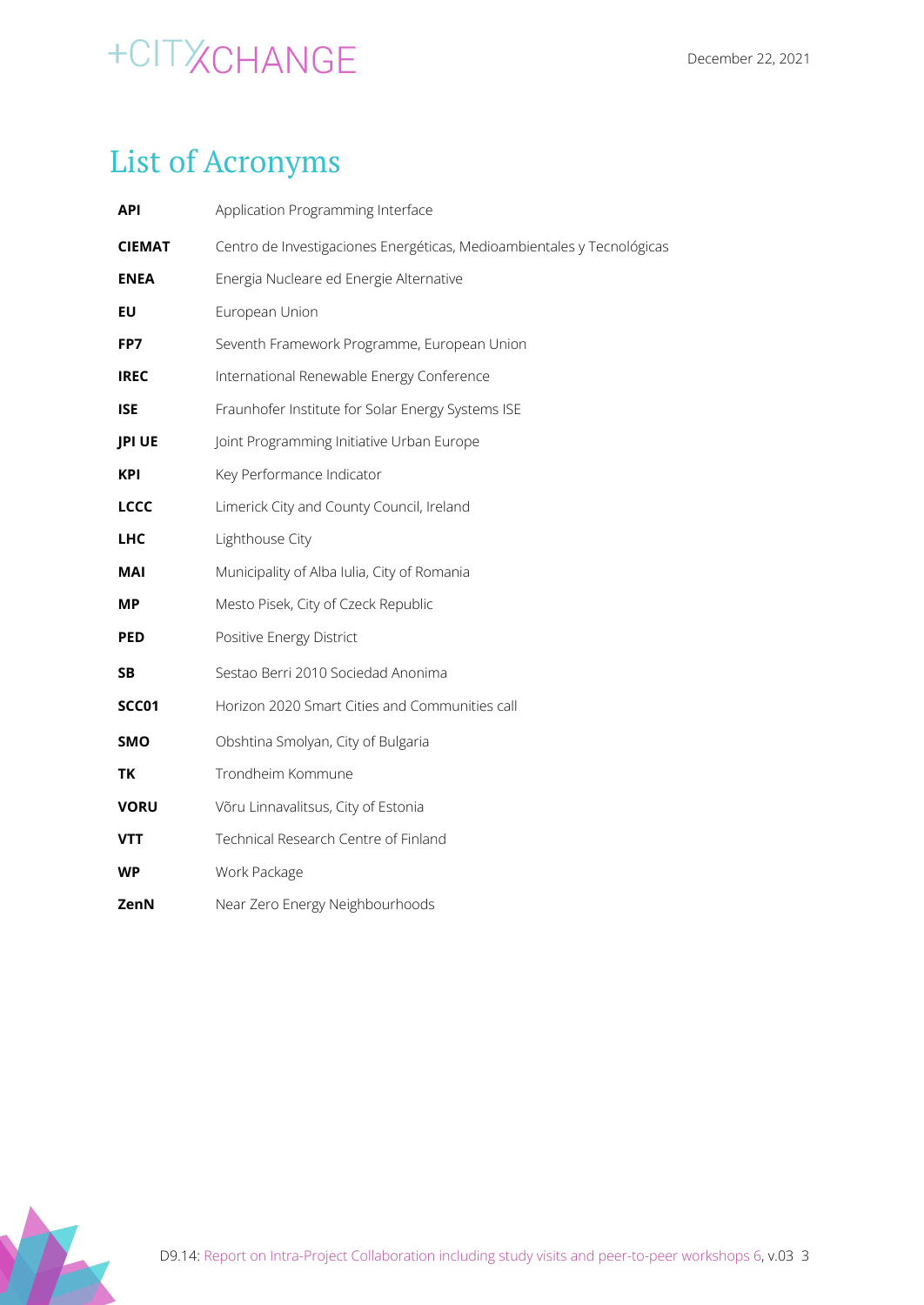### <span id="page-4-0"></span>Executive Summary

This report provides an overview of the study visits, peer-to-peer workshops, and other intra-project learning activities performed by the Lighthouse and Follower Cities and the other partners in +CityxChange, between 1 May 2021 and 31 October 2021 (M31-36).

These activities form part of Work Package 9 "Inter-Project Collaboration and Clustering", Task 9.1 "Intra-Project Lighthouse and Follower City Cooperation". They are designed to address the needs of the participating cities and solution providers in an effective manner, to better align goals and priorities, to promote cross-cultural communication, understanding and collaboration between the partners, and to speed up the learning process and iteration of results across the entire value chain.

As support to deliver better study visits and peer-to-peer workshops, the deliverable also describes ex-ante/ex-post evaluation of cross-cutting issues within clean energy, open innovation, gender, socio-economic science and humanities to increase impact and deliver practical recommendations to partners and beyond.

This report (D9.14) is complemented by D9.15: Report on attendance at events held by other SCC-01 co-ordinators 6. Some general content is repeated from the previous D9.12: Report on Intra-Project Collaboration, including study visits and peer-to-peer workshops 5.

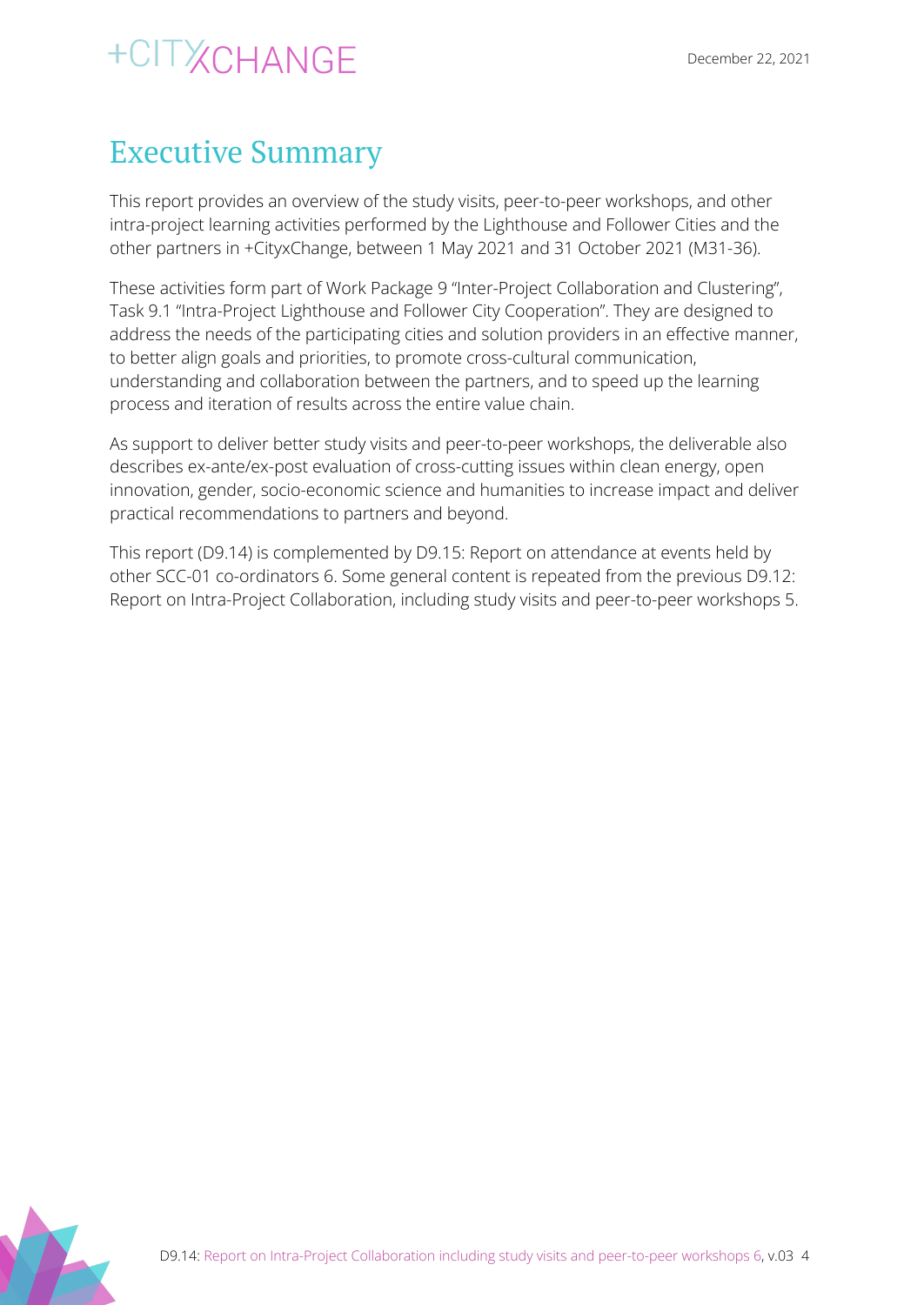## <span id="page-5-0"></span>1 "Pathways to PEBs" Learning Sessions and Consortium Week (Online)

### <span id="page-5-1"></span>1.1 Scope

As reported in previous deliverables in this series, the Learning Sessions are an internal forum for +CxC cities and solution providers to discuss cross-cutting challenges, exchange experiences, and develop solutions. They aim to support the Lighthouse and Follower Cities in their development of Positive Energy Blocks, in particular related to the tacit knowledge that is accumulated among partners and stakeholders in preparation of their PEB processes and solutions. As such, they form a valuable source of information for T7.4 Guidelines and recommendations. In particular, the learning sessions act as a catalyst for sharing qualitative and experiential data. Selected non-confidential outcomes have also been included in the SCIS Solution Booklets (see D9.10 and D9.13).

Since Spring 2020 we have shifted from organising one annual on-site learning session to hosting regular shorter learning sessions online. The sessions all deal with "Pathways to PEBs" as a main topic, in which the cities, solution providers and external guests share their stories of success and failure in developing Positive Energy Blocks and Districts.

The topics for the learning sessions are derived from discussions in the Executive Board with the +CxC cities. In the next months, we will also organise cross-cutting meetings with WP7-8-9-10 to optimise how the learning sessions may provide direct input to monitoring and evaluation, replicating and scaling, storytelling and dissemination, respectively.

In June 2021, we organised an ad hoc learning session in the preparation towards the second review meeting with the Project Officer and external reviewer.

In the week between 18 and 25 of October 2021, NTNU organised the Consortium Week, consisting of a concentrated series of online learning sessions and workshops. The Consortium Week consisted of two main blocks:

Project-internal:

- Where are we at the end of Y3 and how does this influence Y4-5? Priorities, needs for changes and updates.
- What have we learned from RP2, and how do we use that in the project going forward?

Outlook:

● IPCC has confirmed that time is running out. +CxC aims to deliver innovations for the energy transition. What are the innovations we are delivering, and how can we support these even further? What could we do more / differently?

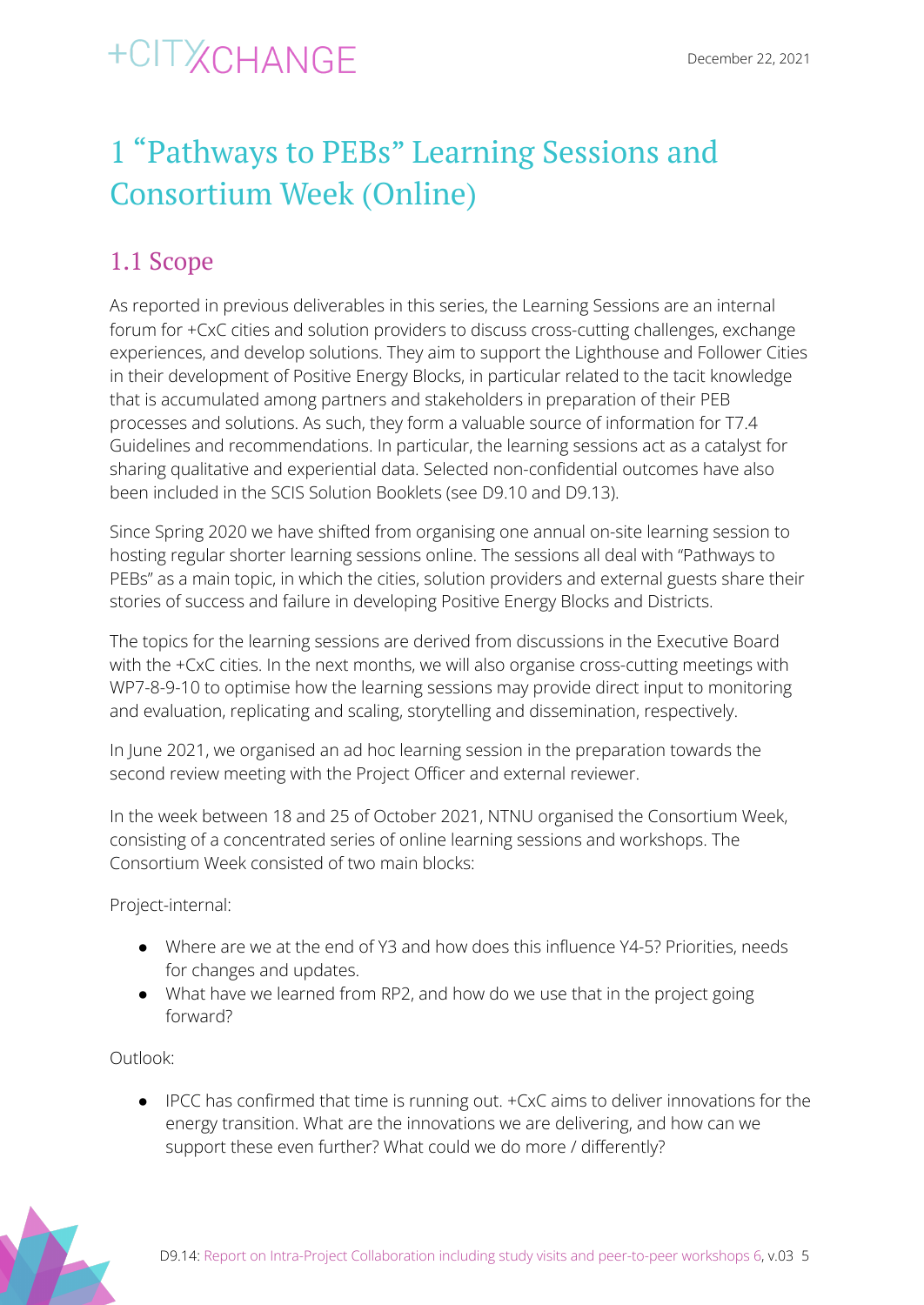● Learning sessions hosted by each of the seven individual +CxC cities

The results of these learning sessions related to the review meeting and consortium week are summarised in the corresponding sections below.

### <span id="page-6-0"></span>1.2 Review meeting (RP2) and preparatory meeting (1 July and 28 June 2021, online)

During the preparations for our second review meeting with CINEA's project officer and an external reviewer, we held an ad hoc learning session – among all of the project updates that we would present during the review meeting, what were the main learnings across cities, solution providers and Work Packages?

In summary, we discussed that the following questions deserve further attention, e.g. through cross-cutting learning sessions and documentation of experiences and results:

- How to make real innovation in the city? Going beyond the most obvious "low hanging fruits" when choosing buildings to be transformed into Positive Energy Blocks and Districts, but instead, making existing/heritage buildings and neighbourhoods attractive again? This will require a balanced approach including not only technological measures and investment packages, but also a cultural shift, shaping trusting relations with local stakeholders to increase overall willingness to participate, making the transformation visually and socially attractive, and, in short, making it irresistible for people to take part in. Invest in placemaking, with qualities that improved our PEB processes. It is never just about energy. A pure (autonomous) PEB is hard to achieve in an existing built environment, it needs the context of the city around it
- The priority for the cities is to create holistic, integrated PEBs and PEDs that trigger innovation and exploitation in real life, including technical, social, circular, economic and other perspectives in the on-the-ground, less-than-ideal realities of urban areas with existing and heritage areas and widely diverse demographics.
- Correspondingly, achieving these integrated PEBs and PEDs requires organisational changes within and across existing municipal units, to better organise the work across sectors, to enable efficient agenda setting with relevant stakeholders, to actively feed lessons learned back into our own organisations, and to trigger broader decarbonisation strategies.
- We highly welcome the New European Bauhaus initiative and consider it to be an additional booster for fully integrating communityxchange in Positive Energy Districts.

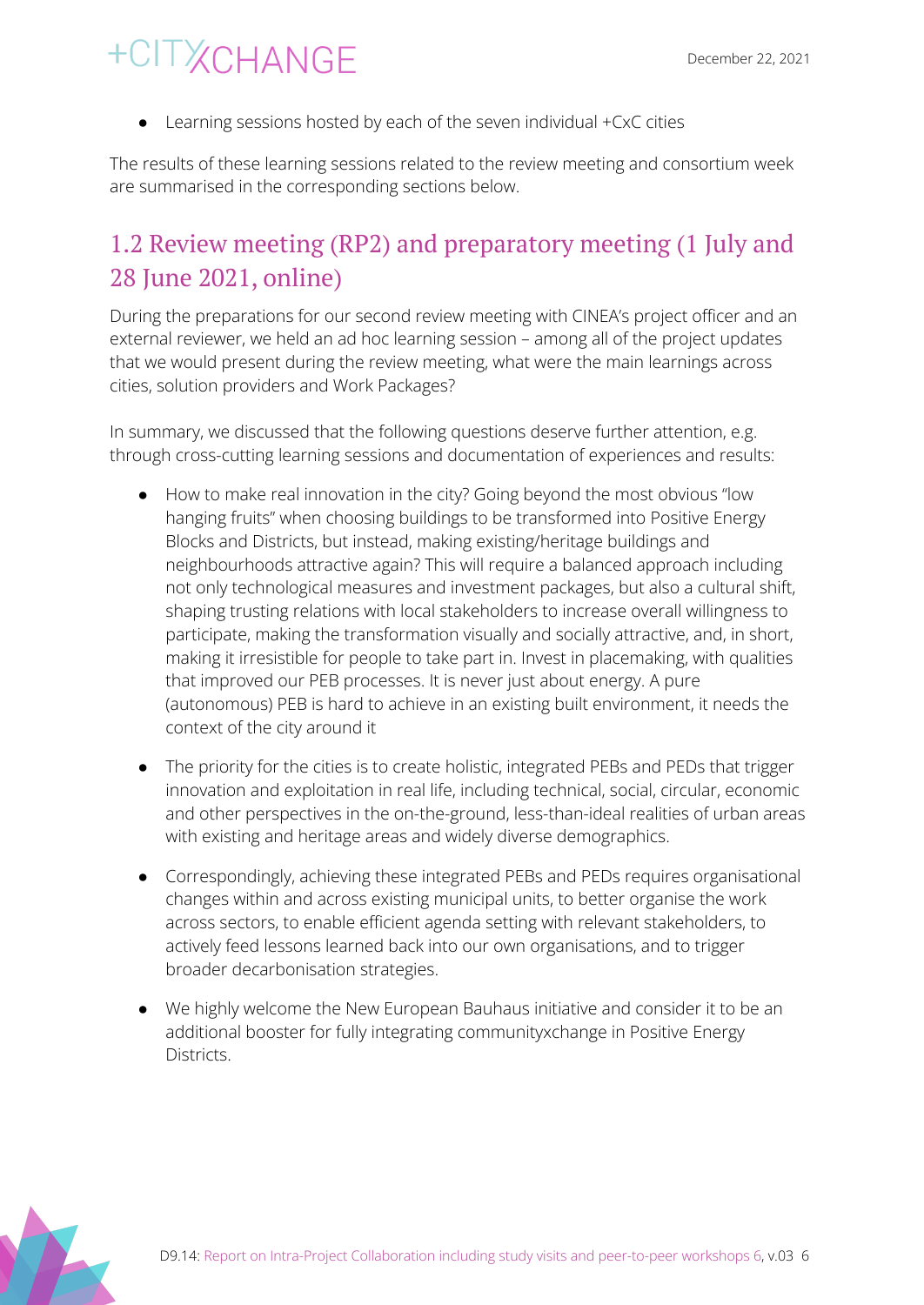### <span id="page-7-0"></span>1.3 Consortium Week: Scope, project status and WPs (18 October 2021)

The IPCC has confirmed that time is running out. +CxC aims to deliver innovations for the Clean Energy Transition. What are the innovations we are delivering, and how can we support these even further? What could we do more or differently?

At the end of the third project year, we designed the +CxC Consortium Week 2021 to take stock of the achievements and experiences thus far, and to discuss expectations for the next and last two years of the project. The programme was structured around the specific challenges and needs of all seven cities in the project, discussed in online workshop settings.

For the Fellow Cities, the sessions were specifically linked to their feasibility studies and the road ahead. For the Lighthouse Cities, the workshops dealt with what we learned from the (still ongoing) demonstration phase, and plans for moving forward towards Monitoring and Evaluation.

All WPs held their monthly WP meetings in the weeks before the consortium meeting, in order to be fully prepared for discussing their key achievements and challenges.

In addition to discussing individual cities, a range of cross-cutting challenges and opportunities were brought forward by the partners. These will be followed up in the next months by WP9:

- $\bullet$  We should investigate how to operationalise the  $+CXC$  CommunityxChange pillar towards the New European Bauhaus initiative, and the entire +CxC project towards the EC Cities Mission.
- We see a lot of interest for digital twins e.g in the Smart Cities Marketplace can we connect our +CxC DST results?
- Interest in Energy Communities, as part of the SCM Initiative on Regulatory Frameworks as well as an additional level of community engagement. Energy Communities are not planned in +CxC, but they are worth investigating further to support the roll-out of our PEBs.
- Horizon Europe has new calls related to PEDs and other innovation actions when should we start to work on these to have a seamless transition from +CxC, but without reducing operational capacity to finalise +CxC?
- Some solution providers easily connect with the experiments and see new market opportunities, others do not engage due to lacking market opportunities or regulatory challenges. Can we share/document experiences on how we solve this?
- We should write a "Pathways to PEDs" cookbook based on our experiences across all learning sessions, reports, and interviews. What changed along the way, how would we organise the work if we could start anew?

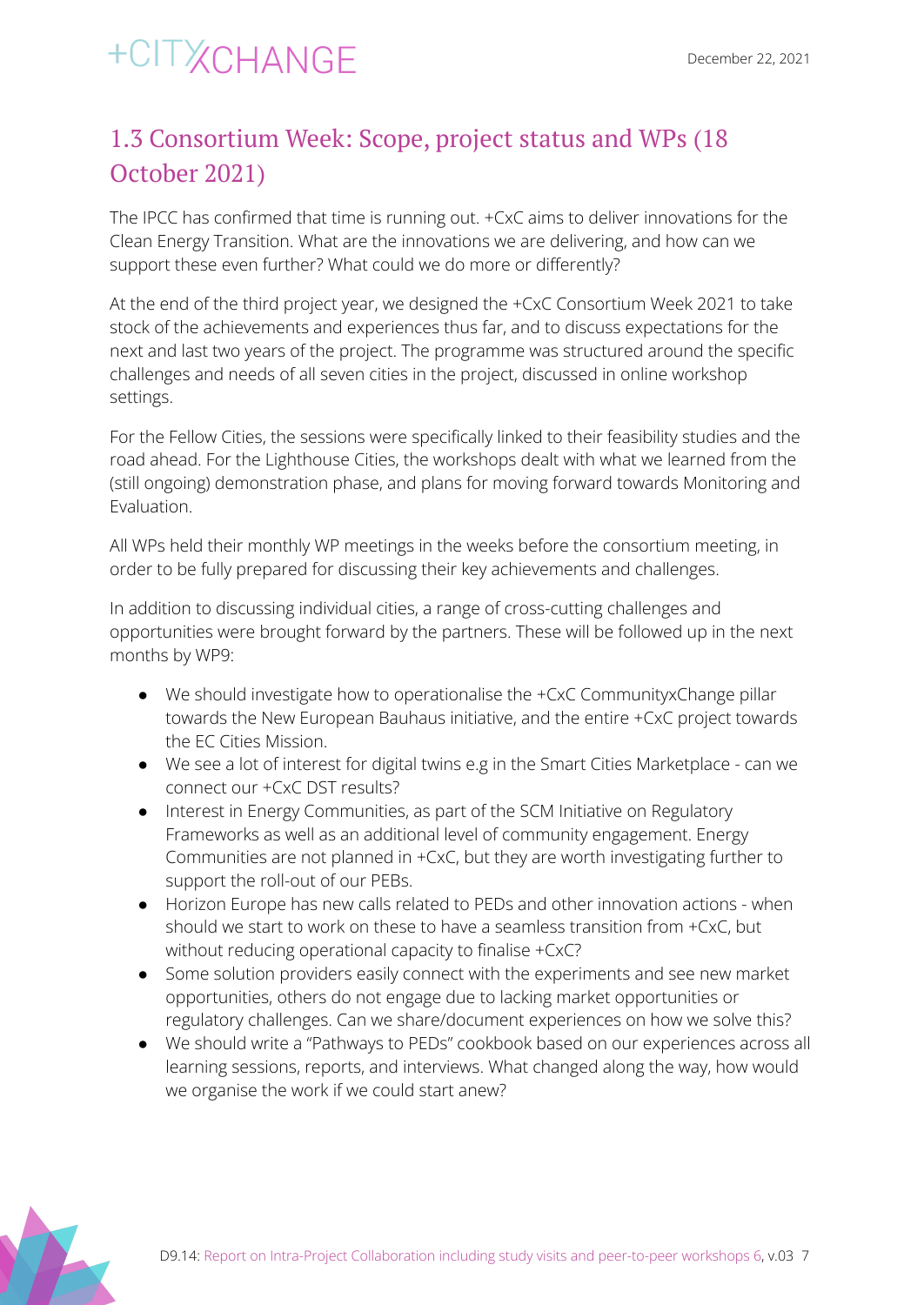### <span id="page-8-0"></span>1.4 Cities Sessions

#### <span id="page-8-1"></span>1.4.1 Overall outcomes

In the period 18-27 October 2021, all seven cities of +CxC presented their experiences on developing PEBs and PEDs, and shared what they learned along the way. Brief summaries of the individual cities sessions are reported in the next Sections.

Across the Cities Sessions, we made a number of cross-cutting observations that will be followed up by WP9 in the coming months:

- We have good experiences in creating positive and accelerating cycles of cooperation through Positive Energy Champions, City Engage Weeks, Citizen Observatories and community-led open innovation in general. These cycles can even be reinforced by engaging designers and artists to work with the community groups to support their ideas. How can we replicate these and strengthen them beyond the project? How do we track and document the impact of these activities? How can we use them towards the New European Bauhaus?
- Many of the technical innovations such as the turbine would not have been possible without the CommunityxChange pillar. The technical innovations become possible to implement because of long-term relationship building with the different stakeholders
- Perceptions change over time, with age, and so do spaces. How can people participate in improving their local spaces? How to involve youth? How can the municipality support this?
- If we want to engage stakeholders in our activities, we should lead with the concrete challenges we want to address, and build interest towards the particular priorities of the stakeholders. Going door to door to engage citizens. We should not necessarily frame it as a +CxC event, and definitely don't make that the core of the invitation.
- Some of our cities are building ecosystems not only with local communities and solution providers, but with bankers and investors. The city is acting as a facilitator for this. This role as societal actor is fairly new to the municipalities and something to explore and document in further detail.
- How do we go from feasibility studies to implementation and financing? Green finance models will be tested by the Lighthouse Cities and transferred to the Fellow Cities. We are interested in discussing with the other SCC projects and the SCALE secretariat how they are getting this done in practice.
- Most of the Fellow Cities are eligible for EEA / Norway Grants. With the Norwegian Project Coordinator, we have started to explore this mechanism to gain additional funding for the Fellow Cities

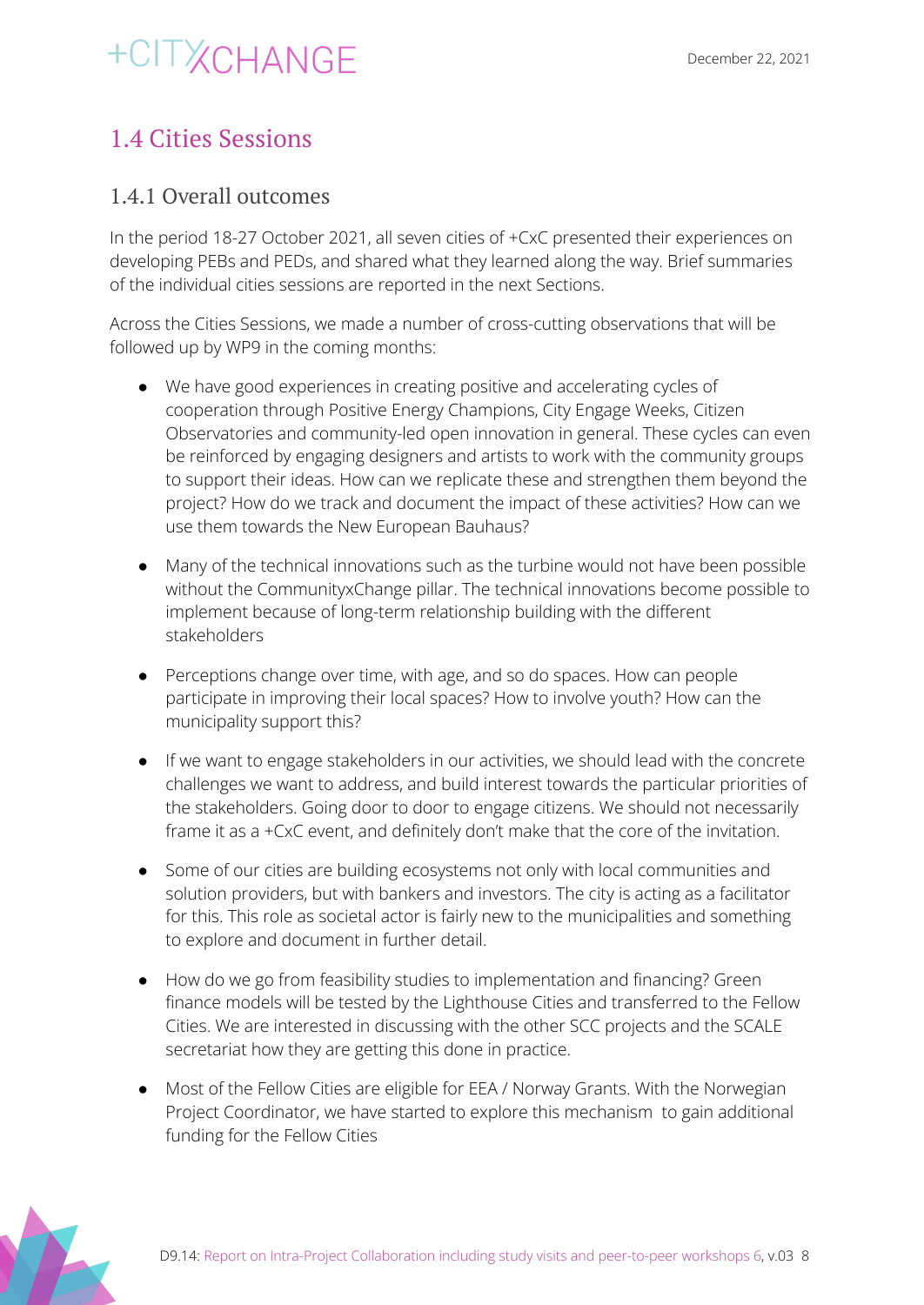- If you describe your relationship with your partner as "sustainable", you're in trouble. Then why would we do the same with our city? Sustainable is an absolute minimum we should move towards regenerative or more.
- We should investigate how to integrate the concept of Total Value Creation and Capture in our work, moving beyond ESGs.

#### <span id="page-9-0"></span>1.4.2 Limerick (18 October 2021, online)

Limerick presented the challenges that emerged in their PEBs as the project developed. These challenges including the lack or limit of renewable energy options directly in the PEB or the PEB buildings (while the Demonstration Area has options), delays in the retrofitting of buildings, the necessity of creating a "gridless" PEB as the timelines for grid connection approval go beyond the implementation phase and limited energy would be available for local trading within the community grid, changes in the turbine deployment, and others.

They also brought up good outcomes coming from the project, such as the imminent testing of the first turbines, successful City Engage Weeks, engaged Positive Energy Champions, the opening of the Citizen Innovation Lab, Innovation playgrounds, and more. They presented the challenges of adapting the plan $1$  and the PEB structure to the current circumstances being faced in the region, not least due to Covid-19, and their strategies to dealing with them.

#### <span id="page-9-1"></span>1.4.3 Trondheim (21 October 2021, online)

Trondheim presented their path from Innovation Playground<sup>2</sup> to Bold City Vision, updates on their PEB and Local Energy Market statuses, and business models. The +CxC participants talked about strategies to engage the population and it was suggested that the citizen engagement process could be captured and summarised in one of the city's reports.

If we want to fuel change, we need to figure out the benefit for each party. The other parties might not share the same goal, but we need to share the same vision. Hence there has to be "something" in it for the asset owners, the people, the DSOs, the tech suppliers. When it all adds up we are able to achieve the vision.

4C's mobility app (Mobee<sup>3</sup>) was a topic of interest. According to TK, the good engagement of different providers in this single app was likely due to it being an open marketplace, that is scalable, easy to use and cheap to include real time data from real time providers. The technology used makes the app's backend very open and therefore attractive to the actors. It was agreed that having a combined solution for different providers has a huge potential and that the one developed within +CxC can be easily adapted to other cities.

<sup>3</sup> https://www.mobee.no/



<sup>&</sup>lt;sup>1</sup> Plan and status is available as D4.4: Limerick DPEB Implementation Guide 1

<sup>&</sup>lt;sup>2</sup> Part of the work has since been completed as D5.8: +Trondheim Citizen Observatory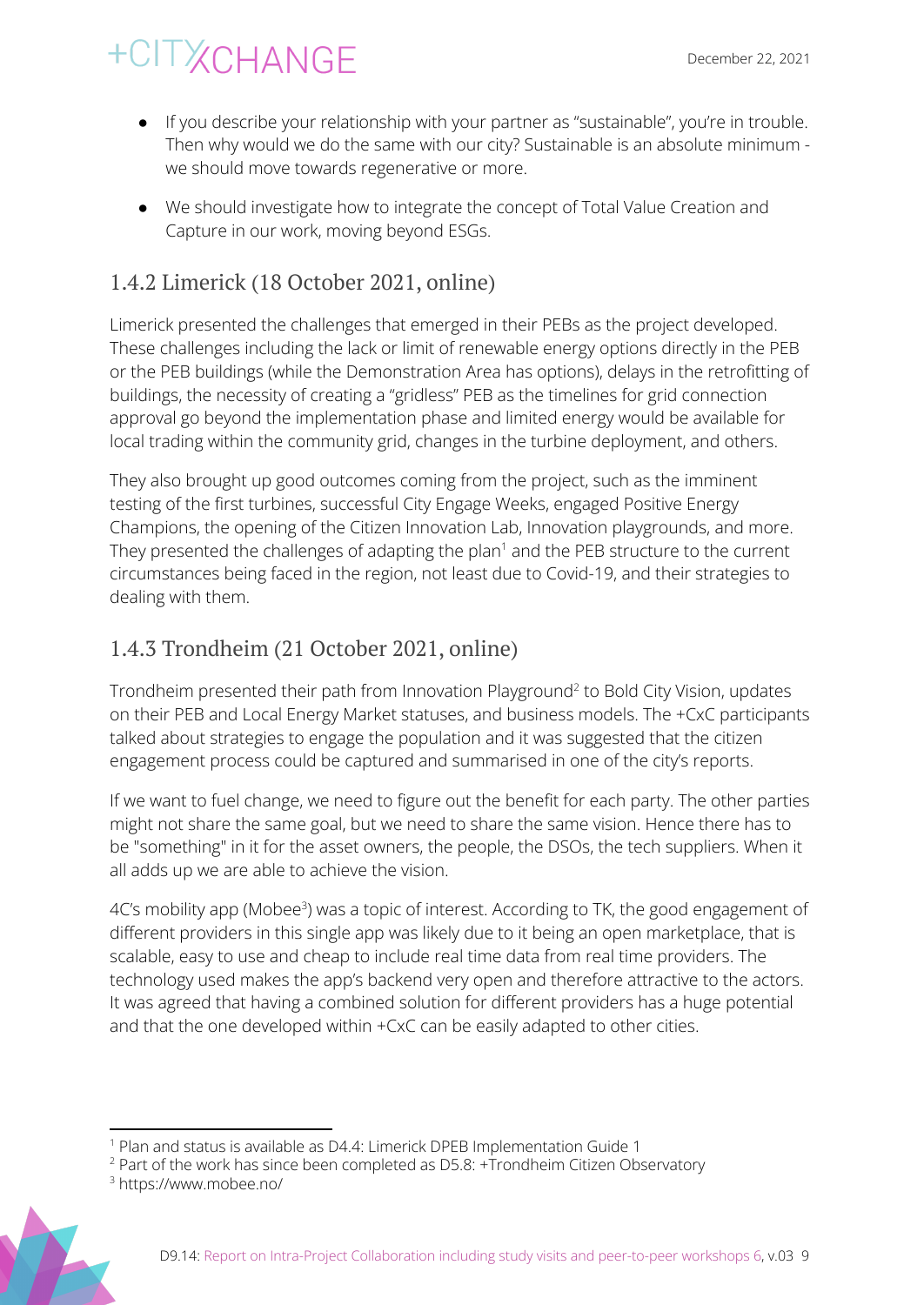### <span id="page-10-0"></span>1.4.4 Võru (22 October 2021, online)

Võru presented their experiences with developing the Bold City Vision, including the challenges of planning for 2050 (which is longer than any other of the municipality's strategic documents), the initiatives for stakeholder engagement, setbacks and lessons learnt.

The presentation was followed by an interactive exercise for all meeting participants where one example of "crowdsourcing" mobility data was presented, followed by a discussion about the impacts of travelling and co-creation of ways of reducing one's environmental footprint. The group discussed the costs of being carbon neutral, consciousness of impact and effects of subsidies in customer behaviour.

#### <span id="page-10-1"></span>1.4.5 Písek (22 October 2021, online)

Písek presented their feasibility study and way to dPEBs, including some legal challenges related to smart grids, implementation of an energy centre (the first in the Czech Republic), outcomes of their Climathon in 2020, their campaign on Energy communities, online workshop with solution providers, establishment of a group interested in community energy (mainly from owner associations) and City Engagement Week.

In the following group discussion, the city mentioned a successful experience with bicycle sharing, an initiative that was originally criticised due to the small size of Písek and risks of vandalism. The bicycles had a huge impact on the way people are moving around the city. They also did some studies to evaluate the market for car sharing, but the original results were that the city was too small for it. It was suggested that they reevaluate these given the positive results with the bicycle sharing.

#### <span id="page-10-2"></span>1.4.6 Smolyan (26 October 2021, online)

The municipality of Smolyan shared their current situation with the consortium, including their positive experience with youth engagement to which Písek and Sestao also commented on the effectiveness of their sporting facilities to stimulate participation.

The session included a storytelling session held by ISOCARP that explored youth involvement that helped develop the discussion even further. That will be separately presented in D9.16: CityxChange storytelling workshops, inviting other LHCs and FCs 3.

#### <span id="page-10-3"></span>1.4.7 Sestao (26 October 2021, online)

Sestao shared their experience in applying to the European Energy Efficiency Fund (eeef<sup>4</sup>) and invited the eeef to the session to present the fund and its Technical Facility program. OV offered to support other cities that might be inclined to apply.

<sup>4</sup> https://www.eeef.lu/home.html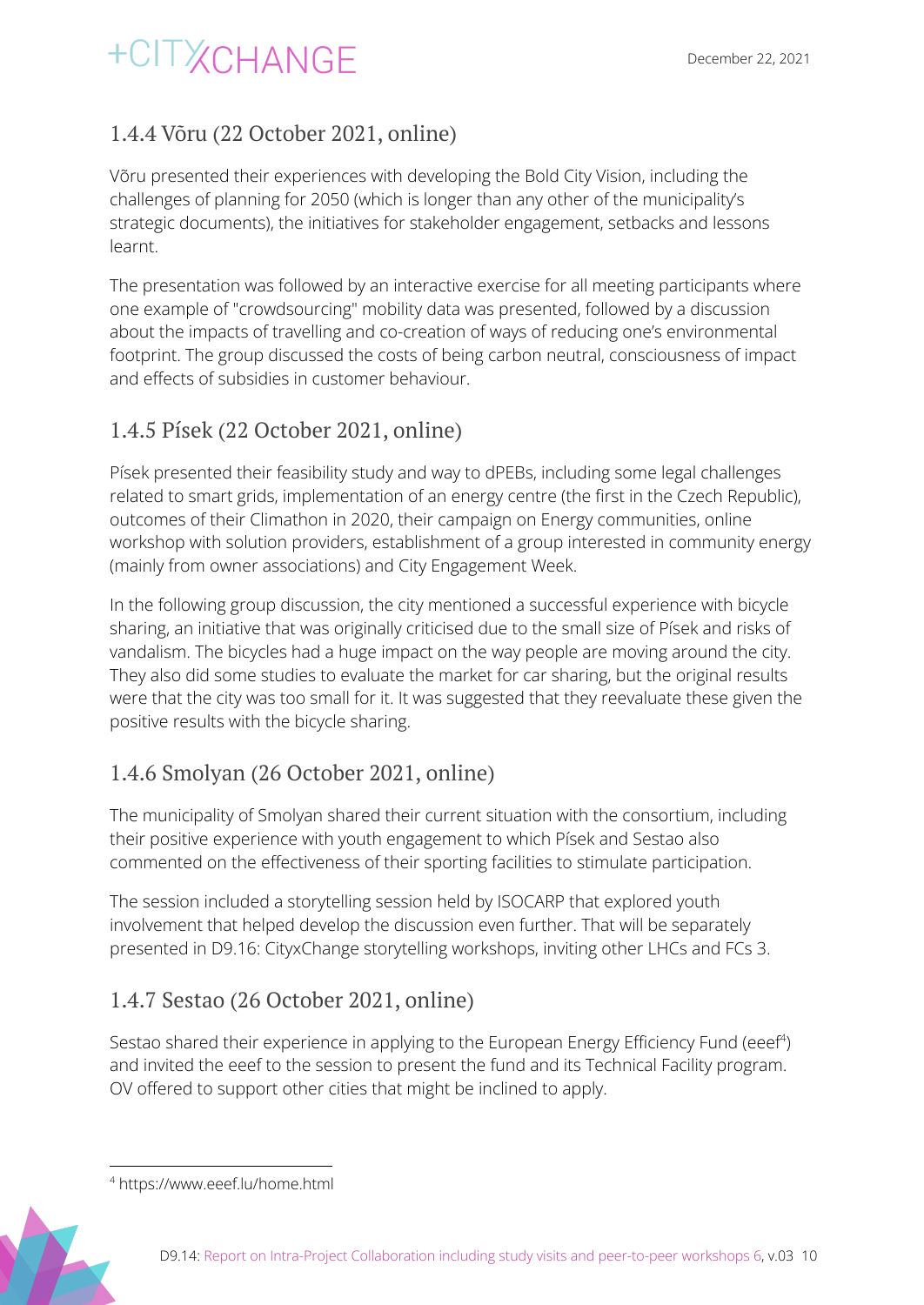This was followed by a presentation of hydrogen technology offered by Sestao's partner Fusion Fuel. This topic has been brought up by the cities lately and Fusion Fuel gave more information on efficiency, the advantages of having a centralised solution, losses in transmission and the necessity of adapting the Hydrogen solution to different uses (as purity and pressure demands vary significantly between applications).

#### <span id="page-11-0"></span>1.4.8 Alba Iulia (27 October 2021, online)

Alba Iulia presented an overview of the Alba Iulia Smart City project status, which includes activities in connectivity and mobility, administration, e-government, education, e-health, business, energy and environment, and tourism.

There was also a presentation about the Social Green project pilot funded by the INTERREG EUROPE Program. The aim of the project is to improve policies and operational programs aimed at greening the social housing sector. It emphasises the link between the social housing sector, energy efficiency and greening interventions, taking into account the political, institutional, financial and technical levels. The pilot in Alba Iulia aimed at improving energy efficiency and consumer behaviour in social housing and had positive results, and therefore one of the final recommendations from the project is that smart solutions be included in all energy efficiency projects.

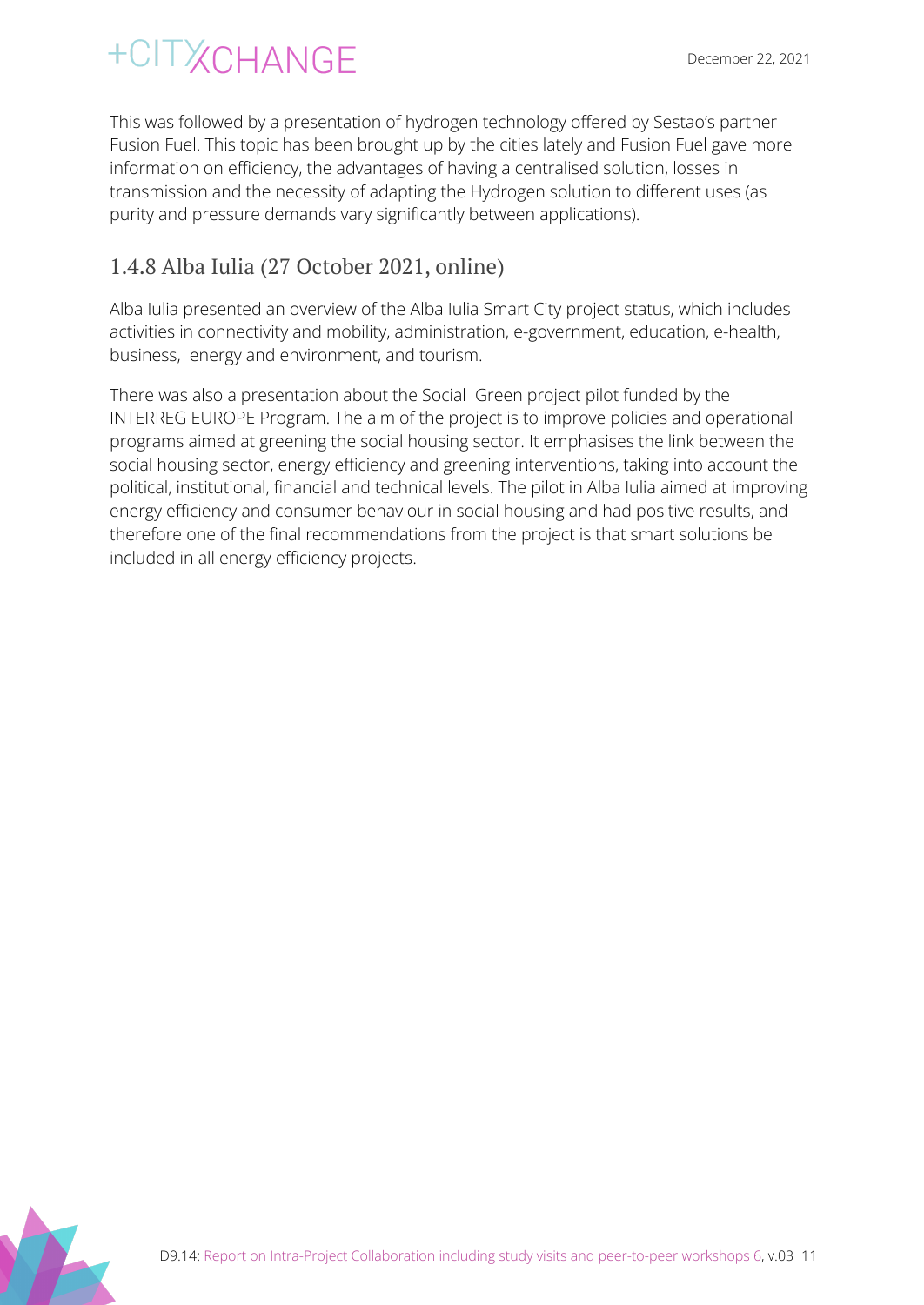### <span id="page-12-0"></span>2 Other events

### <span id="page-12-1"></span>2.1 The Days of Sustainable Heating and Construction (23-25 September 2021)

Between 23 and 25 of September, the Municipality of Smolyan, the Black Sea Energy Research Center and the Center for Energy Efficiency "EnEffect" organised the exhibition "Days of Sustainable Heating and Construction". The event's goal was to promote opportunities for implementing energy efficient solutions for households and businesses and included an open exhibition with outdoor information and a series of thematic hybrid (physical and on-line) training.

Exhibitors were leading local companies / representative offices offering environmentally friendly heating solutions, building materials and components for energy efficient construction. Participants had the opportunity to receive free consultations from independent experts on the stands of the REPLACE and nZEB Roadshow projects, funded by the H2020.

The stand of the Municipality of Smolyan provided information about the initiatives of the Municipality in the field of energy efficiency and the +CxC project. The programme of the second day included a presentation by EAP about The Smart Cities in Action and the Role of the PEDs in Urban Development.

### <span id="page-12-2"></span>2.2 NTRANS Lunch Seminar Series (29 September 2021)

On 29 September 2021 Trondheim Kommune presented the seminar "Vehicle to grid (V2G) - a kinder surprise for cities and businesses?" to the Norwegian Centre for Energy Transition Strategies / NTRANS. The main goal was to present the +CxC approach to V2G from a business perspective.

Trondheim Kommune focused on the relevance of V2G when countries with carbon intensive and weak electric grids are building charging infrastructure, and where EV charging may increase CO2 emissions and local EL grids may "kneel" - experience grid fallouts. V2G may also be a valuable part of local electricity markets, and the third part making it a "kinder egg" - that V2G may provide a business opportunity for car sharing actors basing its business on electric vehicle sharing.

Car sharing is still a marginal business business-wise, and piloting this as we do in +CxC is important for finding out whether V2G may contribute to increased revenue through selling energy/capacity to a local energy market.

There was substantial interest among the partners at NTRANS given the theme's novelty and potential impacts. There were also significant questions regarding +CxC Mobee app and the opportunities deriving from it.

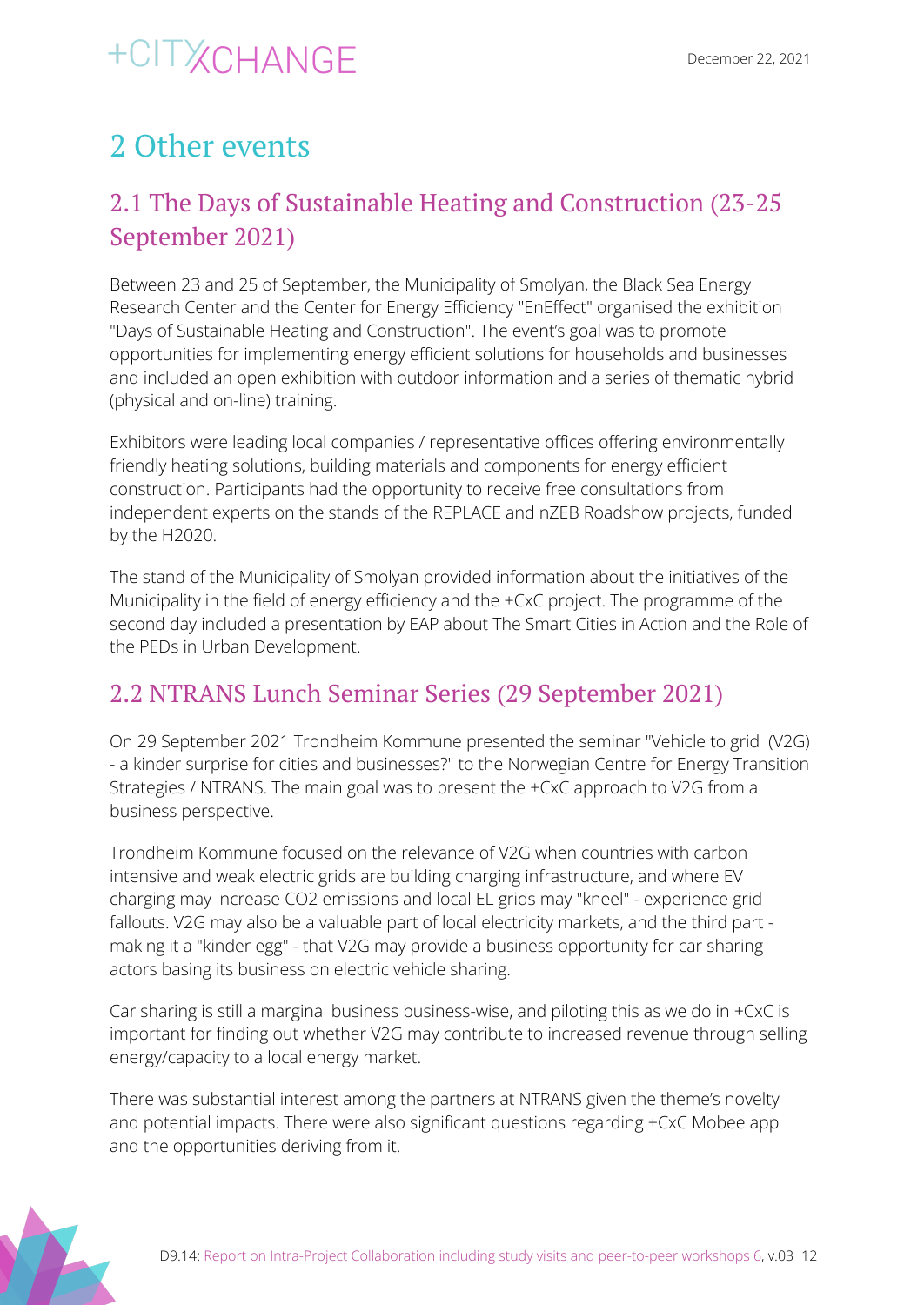### <span id="page-13-0"></span>2.3 Smart Písek

Starting from August 2021, Písek has hosted a booth showing the public what their office deals with, what projects we're currently working on, and how the citizens could get more involved in the city matters. Some of the presented activities included: Nextbike, MPLA, EPARKOMAT, +CityxChange, "PODNIKNI TO"!, Climathon, The Stockholm Solution For Planting Trees, PARO, SDGs, and SECAP.

In September 2021, they started a new project called "Podnikni to"! It supports entrepreneurship in the regions and organises an entrepreneurship course for the citizens of the city and adjacent municipalities. Moreover, "Podnikni to!" is intended for everyone who is thinking about starting their own project, but also for those who are already actively working on it.

On 25-31 October 2021, they organised an event called "Hlava v Písku". It was an event composed of activities of various city organisations, institutions and departments. The purpose of this event was to raise citizens' awareness of the city's functions and activities. The Climathon was included in this event on Friday, October 29th, on the theme of community energy.

### <span id="page-13-1"></span>2.4 57th ISOCARP World Planning Congress (10 November 2021, online/Doha)

+CityxChange partner ISOCARP's mother organisation organised the World Planning Congress, featuring the +CxC project in an ISOCARP Institute special session "Innovative Solutions for Climate Resilient Cities and Communities". This session<sup>5</sup> focused on innovative solutions for climate resilient cities and communities, subtitled "From research to practice", in a combination of thematic presentations, panel, and World Café format. NTNU presented the +CityxChange project under the topic "Urban Energy Transitions as City Climate Strategies" and how its positive energy blocks address climate action. 6

<sup>5</sup>https://doha2021.isocarp.org/programme/sponsor-lounge/discussions/program-schedule/program/ 138/special-session-isocarp-institute-innovative-solutions-for-climate-resilient-cities-and-communitie s

<sup>6</sup> Session video is availble at https://www.youtube.com/watch?v=J04zw4z0RAM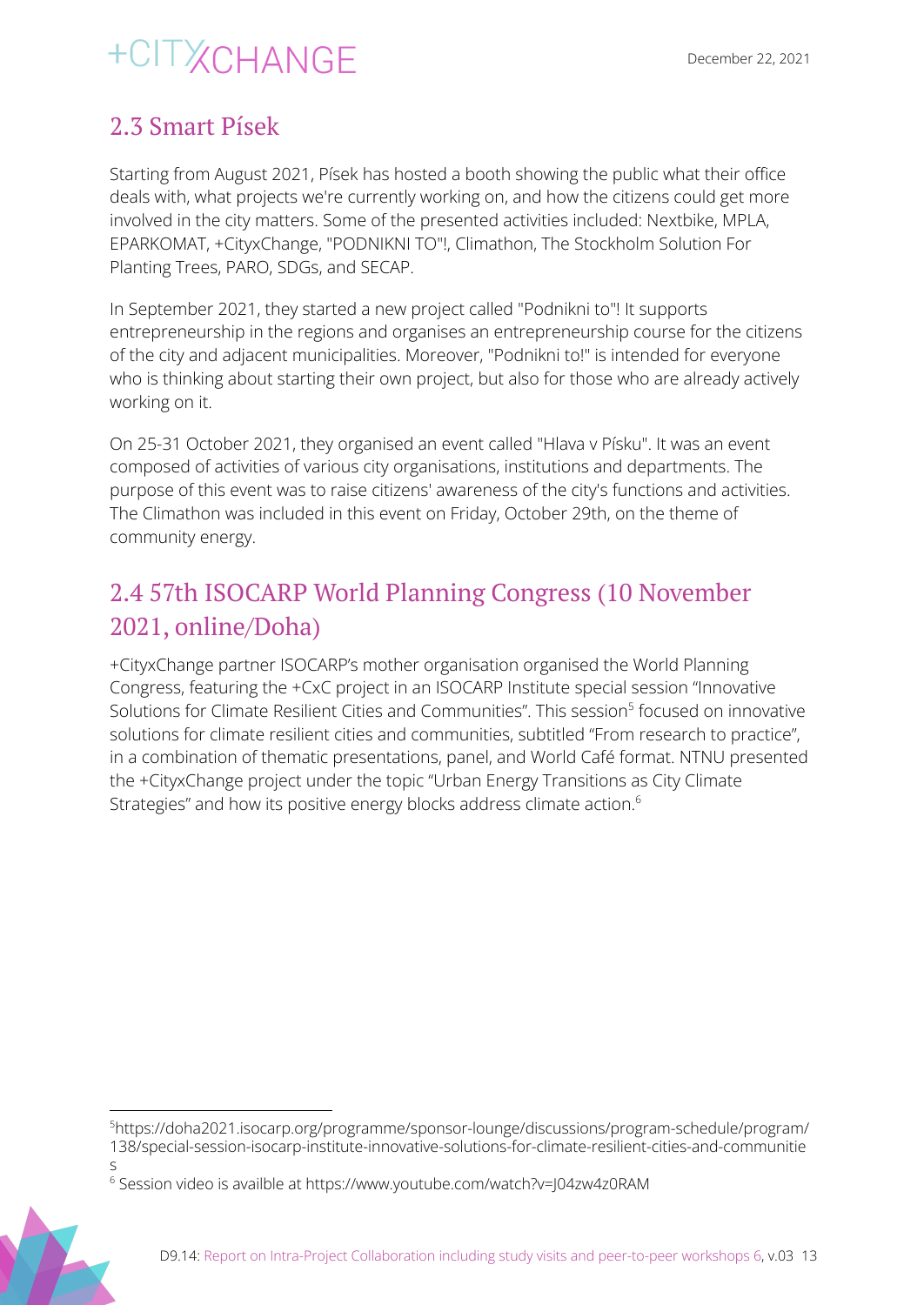## <span id="page-14-0"></span>3 Monthly Executive Board Meetings

As reported previously in this deliverable series, +CityxChange organises monthly online Executive Board light meetings to support interaction and learning between the cities, to ensure that all cities are fully engaged and included in the project, and to make sure that the Follower Cities have the support they need to be successful in early replication.

During the monthly meetings, the cities receive an update on discussions held in the Technical Board (Work Package leads), and each city reports on its ongoing activities. Based on these talks, topics are selected for upcoming learning sessions. In M31-36, a considerable amount of time was dedicated to the impact of COVID-19 on the progress made by the project, amongst others in terms of supply chains, furlows, and online communityxchange events, and the corresponding need for change requests and amendments in dialogue with CINEA's Project Officer. Some of the cities have started to include the New European Bauhaus initiative in the scope of their +CxC activities. To reach our objectives related to the Clean Energy Transition, we experienced that stakeholders are more easily engaged by building strong relations and a sense of belonging, and connecting the energy upgrades with making the urban environment more beautiful and inclusive.

In addition, we discussed the transition from the implementation (up to and including M36) to the monitoring period (the final two years of the project, with modifications due to COVID-19). This typically included a celebration of milestones reached, as well as sharing of ongoing risks related to challenges such as keeping property owners on board of the PEBs, procurement, systemic changes of governance, and pending approval by regulatory authorities. Furthermore, the meetings included achievement of objectives, status of interaction with local stakeholders and solutions providers, and measures taken to ensure the continuation of activities such as citizen innovation labs beyond the project's lifetime.